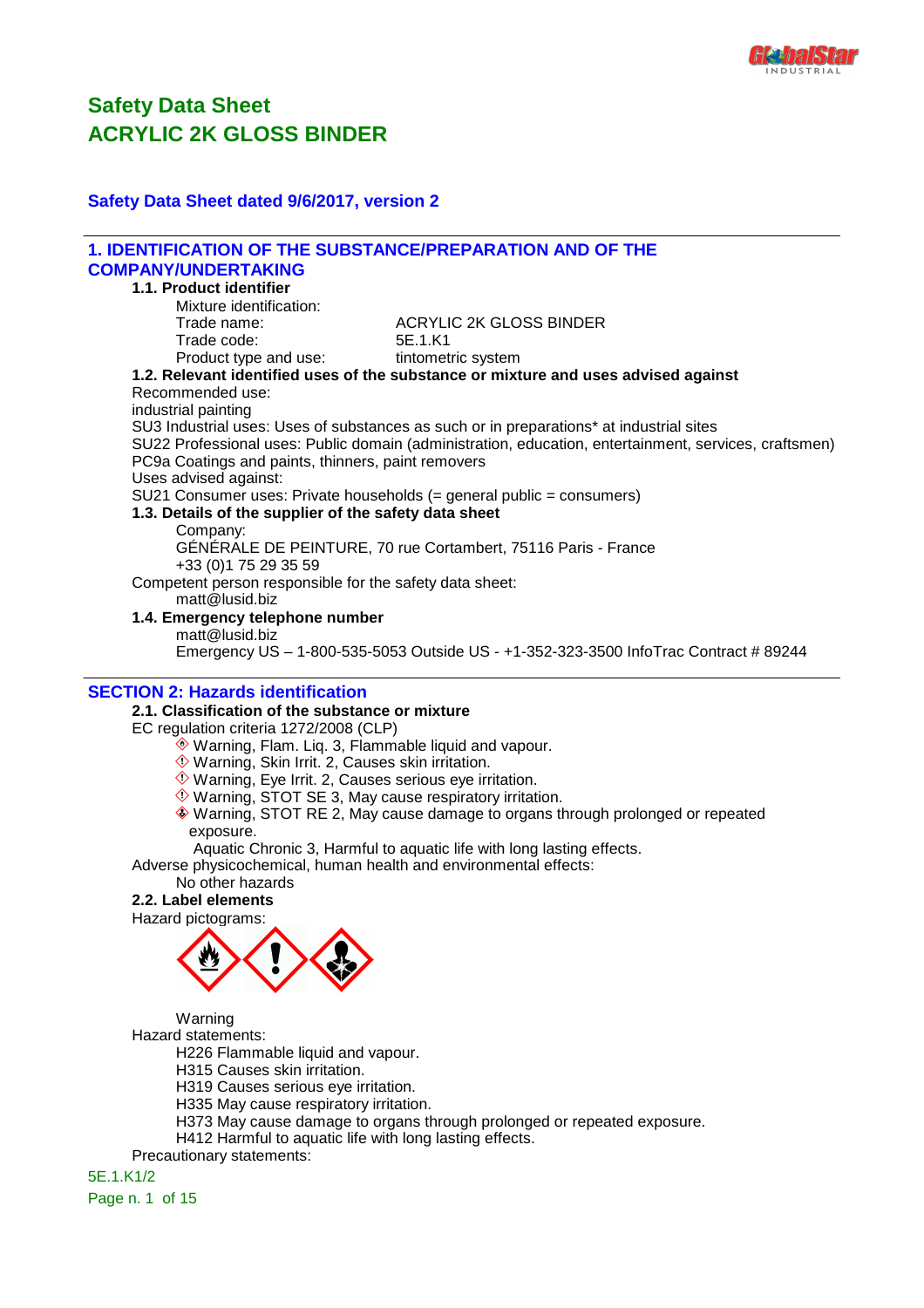

P210 Keep away from heat, hot surfaces, sparks, open flames and other ignition sources. No smoking.

P260 Do not breathe dust/fume/gas/mist/vapours/spray.

P273 Avoid release to the environment.

P280 Wear protective gloves/protective clothing/eye protection/face protection.

P312 Call a POISON CENTER/ doctor/if you feel unwell.

P370+P378 In case of fire, use a dry powder fire extinguisher to extinguish.

Special Provisions:

None

**Contains** 

xylene [4] HYDROCARBONS , C9, AROMATICS 2,3-epoxypropyl neodecanoate: May produce an allergic reaction. Special provisions according to Annex XVII of REACH and subsequent amendments: None

### **2.3. Other hazards**

vPvB Substances: None - PBT Substances: None Other Hazards: No other hazards

### **SECTION 3: Composition/information on ingredients**

- **3.1. Substances**
	- N.A.

### **3.2. Mixtures**

Hazardous components within the meaning of the CLP regulation and related classification:

| Qty                  | <b>Name</b>                         | <b>Ident. Number</b>            |                                       | <b>Classification</b>                                                                                                                                                                                                                                                                                                     |
|----------------------|-------------------------------------|---------------------------------|---------------------------------------|---------------------------------------------------------------------------------------------------------------------------------------------------------------------------------------------------------------------------------------------------------------------------------------------------------------------------|
| >= 15% -<br>$< 20\%$ | xylene [4]                          | Index<br>number:<br>CAS:<br>EC: | 1330-20-7<br>215-535-7                | 601-022-00-9 <sup>2</sup> 2.6/3 Flam. Liq. 3 H226<br>$\Diamond$ 3.1/4/Inhal Acute Tox. 4 H332<br>$\Diamond$ 3.1/4/Dermal Acute Tox. 4 H312<br><b>1</b> 3.3/2 Eye Irrit. 2 H319<br><b>1</b> 3.8/3 STOT SE 3 H335<br><b>1</b> 3.2/2 Skin Irrit. 2 H315<br><b>♦ 3.9/2 STOT RE 2 H373</b><br><b>♦ 3.10/1 Asp. Tox. 1 H304</b> |
| >= 15% -<br>$< 20\%$ | HYDROCARBONS,<br>C9, AROMATICS      | EC:                             | 918-668-5                             | <b><sup>◈</sup>2.6/3 Flam. Liq. 3 H226</b><br>♦4.1/C2 Aquatic Chronic 2 H411<br>$\lozenge$ 3.8/3 STOT SE 3 H335<br><b>♦ 3.10/1 Asp. Tox. 1 H304</b><br>$\lozenge$ 3.8/3 STOT SE 3 H336<br><b>EUH066</b><br>DECLP (CLP)*                                                                                                   |
| >= 7% -<br>$< 10\%$  | 2-methoxy-1-<br>methylethyl acetate | Index<br>number:<br>CAS:<br>EC: | 108-65-6<br>203-603-9                 | 607-195-00-7 <sup>2</sup> 2.6/3 Flam. Liq. 3 H226                                                                                                                                                                                                                                                                         |
| >= 1% -<br>$< 3\%$   | ethylbenzene                        | Index<br>number:<br>CAS:<br>EC: | 601-023-00-4<br>100-41-4<br>202-849-4 | <b><sup>◈</sup>2.6/2 Flam. Liq. 2 H225</b><br>$\Diamond$ 3.1/4/Inhal Acute Tox. 4 H332<br><b>♦ 3.9/2 STOT RE 2 H373</b><br><b>♦ 3.10/1 Asp. Tox. 1 H304</b>                                                                                                                                                               |
| $>= 1\% -$           | n-butyl acetate                     | Index                           |                                       | 607-025-00-1 \@ 2.6/3 Flam. Liq. 3 H226                                                                                                                                                                                                                                                                                   |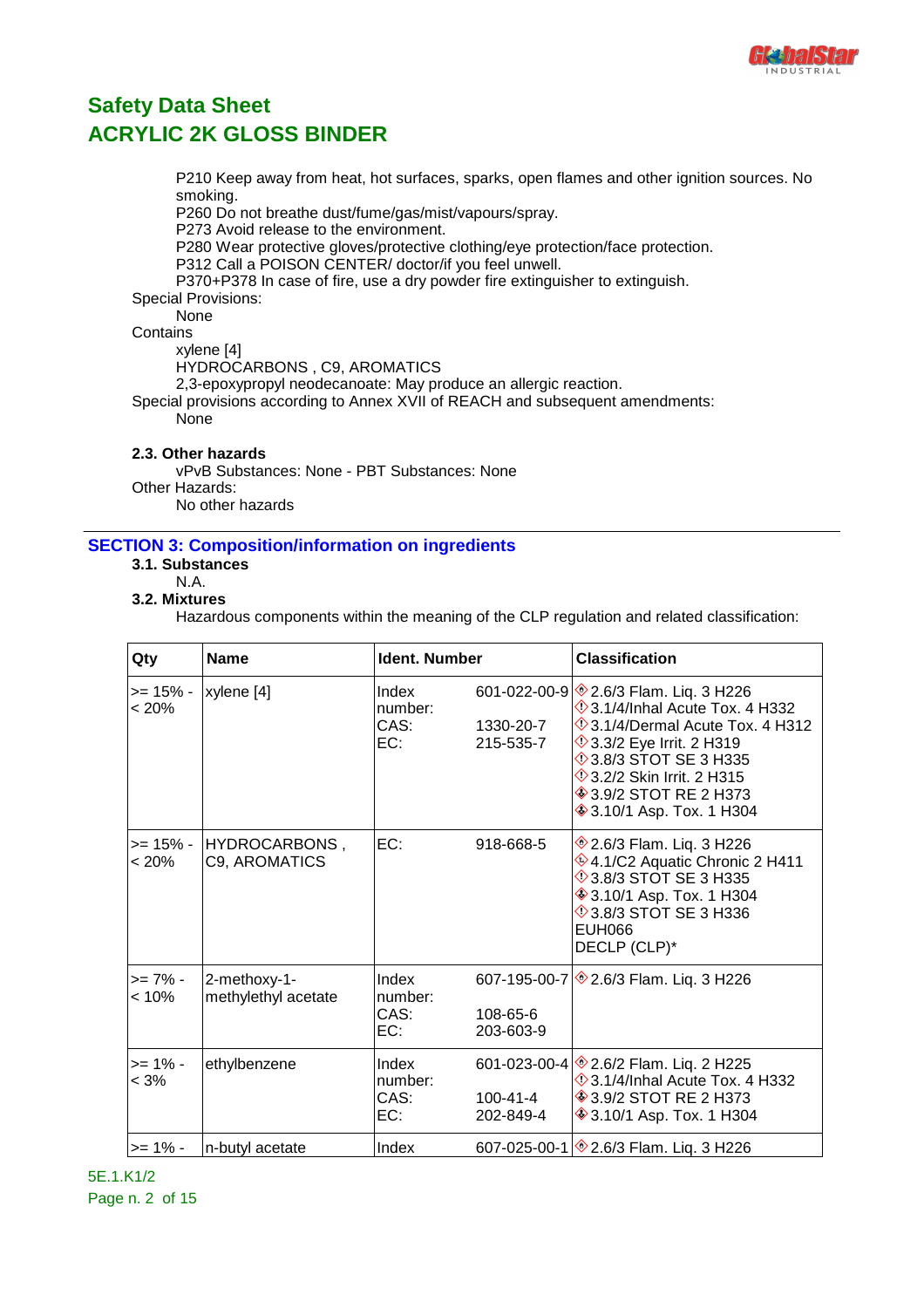

| $< 3\%$                 |                                               | number:<br>CAS:<br>EC:          | 123-86-4<br>204-658-1                 | <b>13.8/3 STOT SE 3 H336</b><br>EUH066                                                                                                                                                                        |
|-------------------------|-----------------------------------------------|---------------------------------|---------------------------------------|---------------------------------------------------------------------------------------------------------------------------------------------------------------------------------------------------------------|
| $>= 1\%$ -<br>$<$ 3%    | 2-butoxyethyl acetate;<br>butylglycol acetate | Index<br>number:<br>CAS:<br>EC: | 112-07-2<br>203-933-3                 | 607-038-00-2 $\otimes$ 3.1/4/Dermal Acute Tox. 4 H312<br>$\Diamond$ 3.1/4/Oral Acute Tox. 4 H302<br>$\Diamond$ 3.1/4/Inhal Acute Tox. 4 H332                                                                  |
| >= 0.1%<br>- < 0.25%    | 2,3-epoxypropyl<br>neodecanoate               | CAS:<br>EC:                     | 26761-45-5<br>247-979-2               | $\sqrt{$}3.4.2/1-1A-1B$ Skin Sens. 1,1A,<br>1B H317<br><b>♦ 3.5/2 Muta. 2 H341</b><br>$\textcircled{4.1/C2}$ Aquatic Chronic 2 H411                                                                           |
| $>= 0.1\%$<br>- < 0.25% | 2-methylpropan-1-ol                           | Index<br>number:<br>CAS:<br>EC: | 78-83-1<br>201-148-0                  | 603-108-00-1 \@ 2.6/3 Flam. Liq. 3 H226<br><b>13.8/3 STOT SE 3 H335</b><br><b>1</b> 3.2/2 Skin Irrit. 2 H315<br>→ 3.3/1 Eye Dam. 1 H318<br><b>13.8/3 STOT SE 3 H336</b>                                       |
| 760 ppm                 | toluene                                       | Index<br>number:<br>CAS:<br>EC: | 601-021-00-3<br>108-88-3<br>203-625-9 | <b>♦ 2.6/2 Flam. Liq. 2 H225</b><br><b>1</b> 3.2/2 Skin Irrit. 2 H315<br><b>♦ 3.7/2 Repr. 2 H361d</b><br>$\lozenge$ 3.8/3 STOT SE 3 H336<br><b>♦ 3.9/2 STOT RE 2 H373</b><br><b>♦ 3.10/1 Asp. Tox. 1 H304</b> |

## **4. FIRST AID MEASURES**

#### **4.1. Description of first aid measures**

In case of skin contact:

Wash with plenty of water and soap.

In case of eyes contact:

- In case of Ingestion:
- In case of Inhalation:

Remove casualty to fresh air and keep warm and at rest.

#### **4.2. Most important symptoms and effects, both acute and delayed** None

**4.3. Indication of any immediate medical attention and special treatment needed** Treatment:

None

### **5. FIRE-FIGHTING MEASURES**

### **5.1. Extinguishing media**

Suitable extinguishing media:

Water.

Carbon dioxide (CO2).

In case of fire, use a dry powder fire extinguisher to extinguish. Extinguishing media which must not be used for safety reasons:

None in particular.

### **5.2. Special hazards arising from the substance or mixture**

Do not inhale explosion and combustion gases.

Burning produces heavy smoke.

### **5.3. Advice for firefighters**

Use suitable breathing apparatus .

5E.1.K1/2 Page n. 3 of 15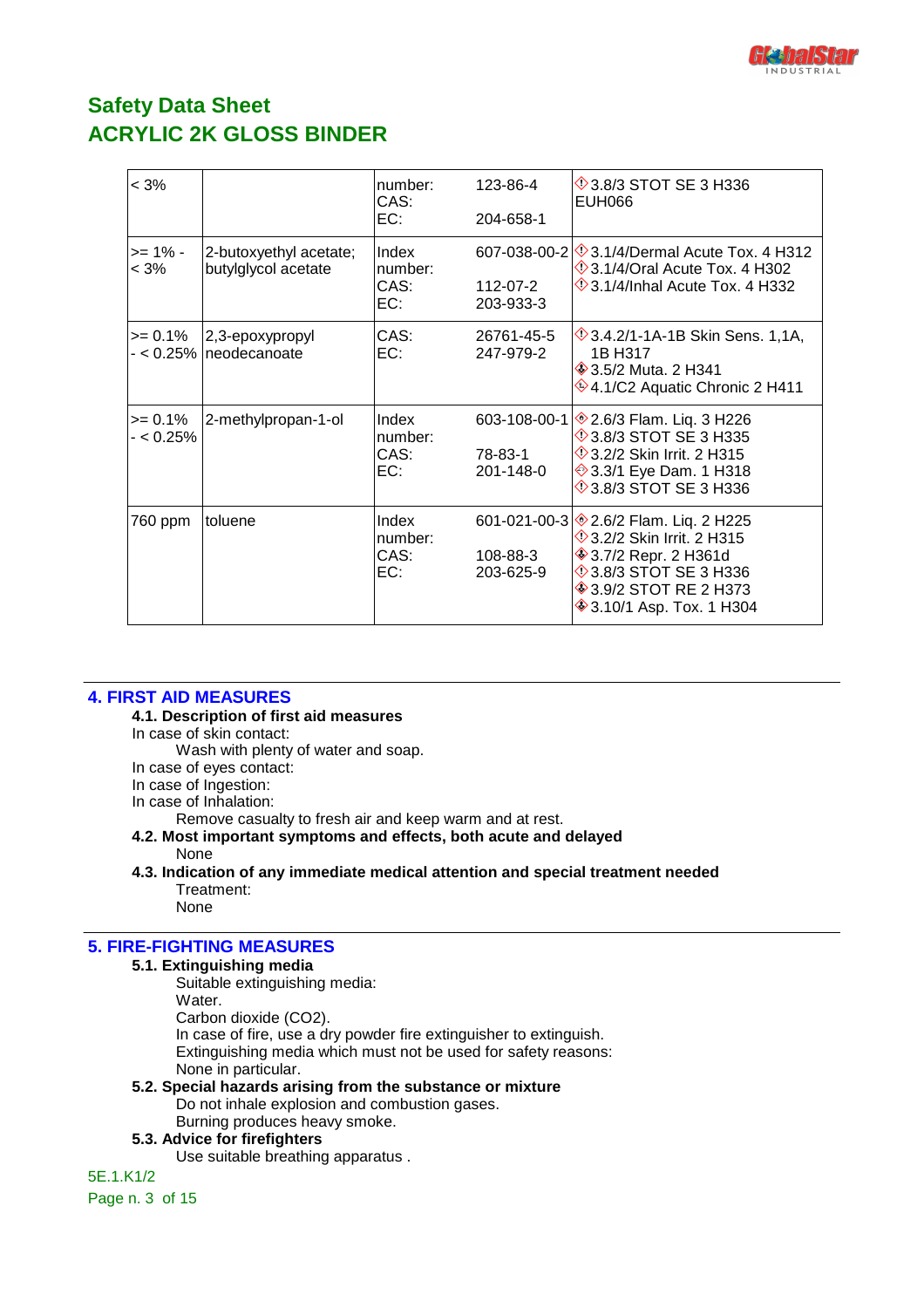

Collect contaminated fire extinguishing water separately. This must not be discharged into drains.

Move undamaged containers from immediate hazard area if it can be done safely.

### **6. ACCIDENTAL RELEASE MEASURES**

### **6.1. Personal precautions, protective equipment and emergency procedures**

Wear personal protection equipment.

Remove persons to safety.

See protective measures under point 7 and 8.

### **6.2. Environmental precautions**

Do not allow to enter into soil/subsoil. Do not allow to enter into surface water or drains. Retain contaminated washing water and dispose it.

In case of gas escape or of entry into waterways, soil or drains, inform the responsible authorities.

Suitable material for taking up: absorbing material, organic, sand

## **6.3. Methods and material for containment and cleaning up**

Wash with plenty of water.

## **6.4. Reference to other sections**

See also section 8 and 13

### **7. HANDLING AND STORAGE**

#### **7.1. Precautions for safe handling**

Avoid contact with skin and eyes, inhaltion of vapours and mists.

Don't use empty container before they have been cleaned.

Before making transfer operations, assure that there aren't any incompatible material residuals in the containers.

Contamined clothing should be changed before entering eating areas.

Do not eat or drink while working.

See also section 8 for recommended protective equipment.

#### **7.2. Conditions for safe storage, including any incompatibilities**

Keep away from food, drink and feed. Incompatible materials: None in particular. Instructions as regards storage premises: Adequately ventilated premises.

#### **7.3. Specific end use(s)**

None in particular

### **8. EXPOSURE CONTROLS/PERSONAL PROTECTION**

### **8.1. Control parameters**

xylene [4] - CAS: 1330-20-7

MAK - TWA: 100 ppm - STEL: 200 ppm - Notes: D, Skin

 EU - TWA(8h): 221 mg/m3, 50 ppm - STEL: 442 mg/m3, 100 ppm - Notes: Skin ACGIH - TWA(8h): 100 ppm - STEL: 150 ppm - Notes: A4, BEI - URT and eye irr, CNS impair

HYDROCARBONS , C9, AROMATICS

TLV TWA - 100 mg/mq

2-methoxy-1-methylethyl acetate - CAS: 108-65-6

ACGIH - TWA: 275 mg/m3, 50 ppm - STEL: 550 mg/m3, 100 ppm - Notes: H

 EU - TWA(8h): 275 mg/m3, 50 ppm - STEL: 550 mg/m3, 100 ppm - Notes: Skin ethylbenzene - CAS: 100-41-4

 EU - TWA(8h): 442 mg/m3, 100 ppm - STEL: 884 mg/m3, 200 ppm - Notes: Skin ACGIH - TWA(8h): 20 ppm - Notes: A3, BEI - URT irr, kidney dam (nephropathy), cochlear impair

n-butyl acetate - CAS: 123-86-4

ACGIH - TWA(8h): 50 ppm - STEL: 150 ppm - Notes: Eye and URT irr

5E.1.K1/2 Page n. 4 of 15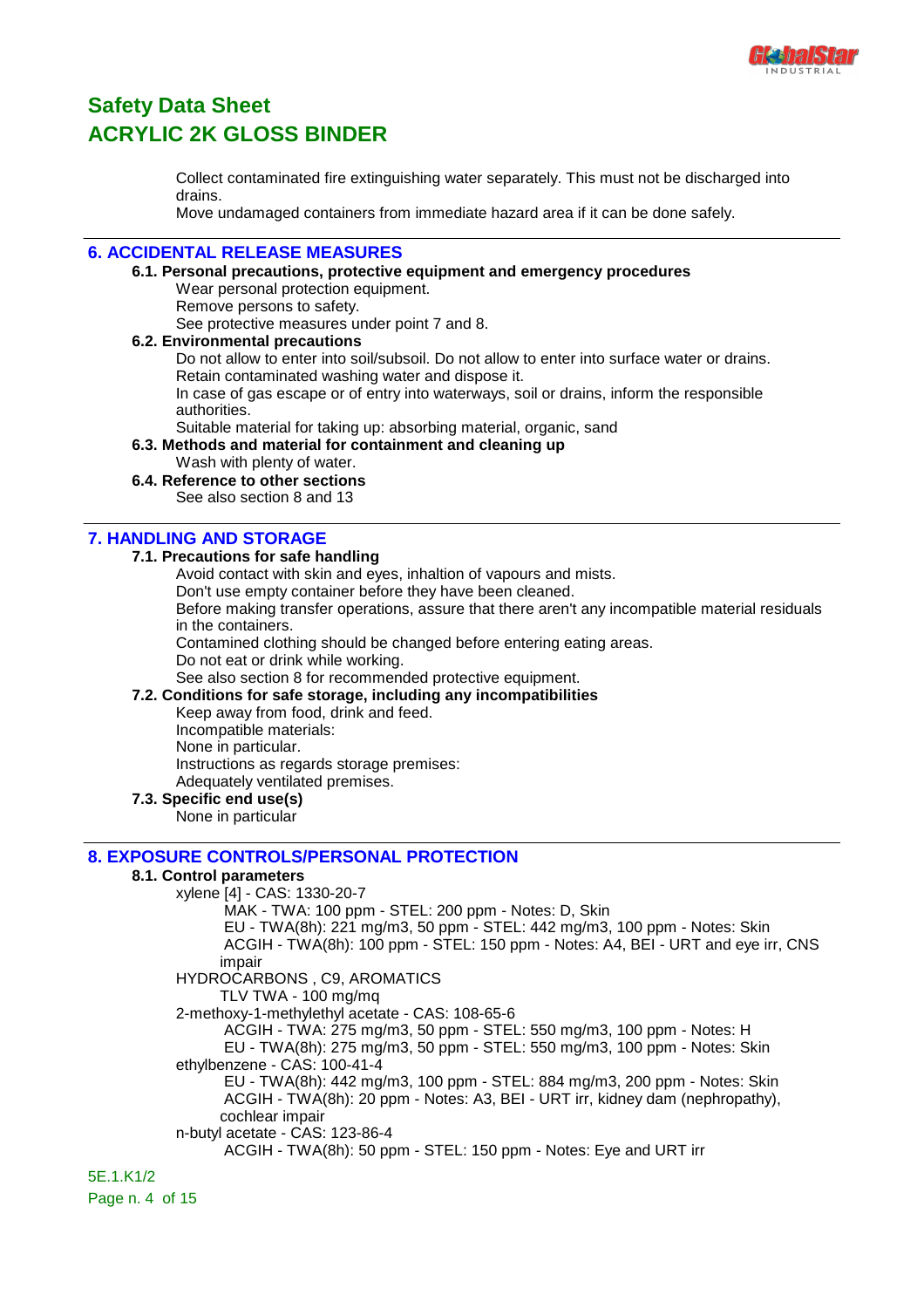OEL 8h - 150 ppm OEL short - 200 ppm 2-butoxyethyl acetate; butylglycol acetate - CAS: 112-07-2 EU - TWA(8h): 133 mg/m3, 20 ppm - STEL: 333 mg/m3, 50 ppm - Notes: Skin ACGIH - TWA(8h): 20 ppm - Notes: A3 - Hemolysis 2-methylpropan-1-ol - CAS: 78-83-1 ACGIH - TWA(8h): 50 ppm - Notes: Skin and eye irr toluene - CAS: 108-88-3 EU - TWA(8h): 192 mg/m3, 50 ppm - STEL: 384 mg/m3, 100 ppm - Notes: Skin ACGIH - TWA(8h): 20 ppm - Notes: A4, BEI - Visual impair, female repro, pregnancy loss DNEL Exposure Limit Values xylene [4] - CAS: 1330-20-7 Worker Industry: 289 mg/m3 - Consumer: 174 mg/m3 - Exposure: Human Inhalation - Frequency: Short Term, local effects Worker Industry: 180 mg/kg - Consumer: 108 mg/kg - Exposure: Human Dermal - Frequency: Long Term, systemic effects Worker Industry: 77 mg/m3 - Consumer: 14.8 mg/m3 - Exposure: Human Inhalation - Frequency: Long Term, systemic effects Consumer: 1.6 mg/kg - Exposure: Human Oral - Frequency: Long Term, systemic effects Worker Industry: 289 mg/m3 - Consumer: 174 mg/m3 - Exposure: Human Inhalation - Frequency: Short Term, systemic effects HYDROCARBONS , C9, AROMATICS Worker Industry: 25 mg/kg - Consumer: 11 mg/kg - Exposure: Human Dermal - Frequency: Long Term, systemic effects Worker Industry: 150 mg/m3 - Consumer: 32 mg/m3 - Exposure: Human Inhalation - Frequency: Long Term, systemic effects Consumer: 11 mg/kg - Exposure: Human Oral - Frequency: Long Term, systemic effects 2-methoxy-1-methylethyl acetate - CAS: 108-65-6 Worker Industry: 153.5 mg/kg - Consumer: 54.8 mg/kg - Exposure: Human Dermal - Frequency: Long Term, systemic effects Worker Industry: 275 mg/m3 - Consumer: 33 mg/m3 - Exposure: Human Inhalation - Frequency: Long Term, systemic effects Consumer: 1.67 mg/kg - Exposure: Human Oral - Frequency: Long Term, systemic effects n-butyl acetate - CAS: 123-86-4 Worker Industry: 960 ppm - Consumer: 859.7 ppm - Exposure: Human Inhalation - Frequency: Short Term, systemic effects Worker Industry: 960 ppm - Consumer: 859.7 ppm - Exposure: Human Inhalation - Frequency: Short Term, local effects Worker Industry: 480 ppm - Consumer: 102.34 ppm - Exposure: Human Inhalation - Frequency: Long Term, systemic effects Worker Industry: 480 ppm - Consumer: 102.34 ppm - Exposure: Human Inhalation - Frequency: Long Term, local effects 2-butoxyethyl acetate; butylglycol acetate - CAS: 112-07-2 Consumer: 18 mg/kg - Exposure: Human Oral - Frequency: Short Term, systemic effects Consumer: 4.3 mg/kg - Exposure: Human Oral - Frequency: Long Term, systemic effects Consumer: 166 mg/kg - Exposure: Human Inhalation - Frequency: Short Term, local effects Worker Industry: 20 ppm - Consumer: 67 mg/kg - Exposure: Human Inhalation - Frequency: Long Term, systemic effects Worker Industry: 50 ppm - Consumer: 199 mg/kg - Exposure: Human Inhalation - Frequency: Short Term, local effects 2,3-epoxypropyl neodecanoate - CAS: 26761-45-5 Worker Industry: 1.4 mg/kg - Consumer: 0.7 mg/kg - Exposure: Human Dermal - Frequency: Long Term, systemic effects - Notes: die Worker Industry: 1.965 mg/m3 - Consumer: 1 mg/m3 - Exposure: Human Inhalation - Frequency: Long Term, systemic effects Consumer: 1.1 mg/kg - Exposure: Human Oral - Frequency: Long Term, systemic effects 5E.1.K1/2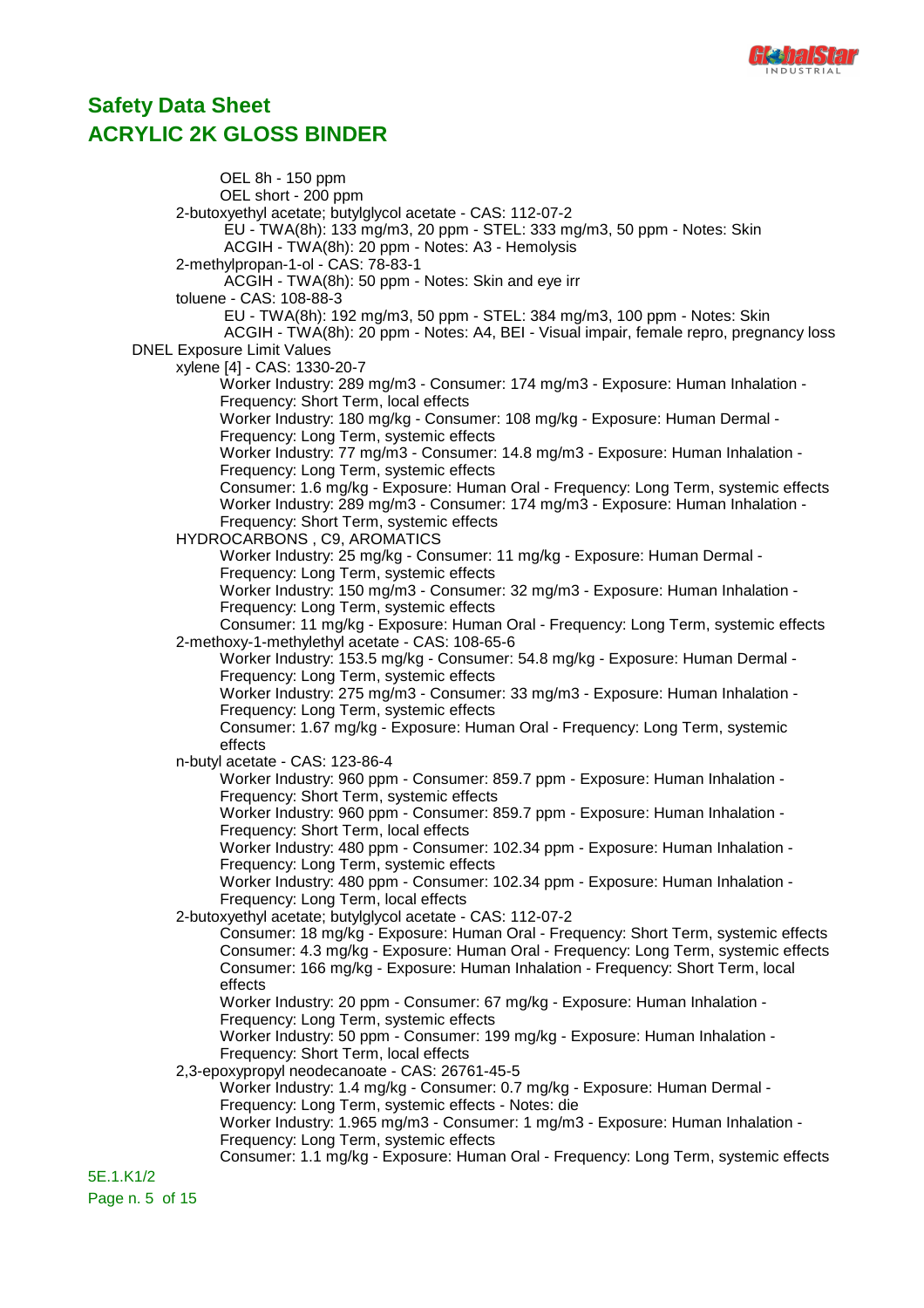

- Notes: die 2-methylpropan-1-ol - CAS: 78-83-1 Worker Industry: 310 mg/m3 - Consumer: 55 mg/m3 - Exposure: Human Inhalation - Frequency: Long Term, local effects Consumer: 25 mg/kg - Exposure: Human Oral - Frequency: Long Term, systemic effects toluene - CAS: 108-88-3 Worker Industry: 192 mg/m3 - Consumer: 56.5 mg/m3 - Exposure: Human Inhalation - Frequency: Long Term, systemic effects Worker Industry: 192 mg/m3 - Exposure: Human Inhalation - Frequency: Long Term, local effects Worker Industry: 384 mg/kg - Consumer: 226 mg/kg - Exposure: Human Dermal - Frequency: Long Term, systemic effects - Notes: die Worker Industry: 384 mg/m3 - Consumer: 226 mg/m3 - Exposure: Human Inhalation - Frequency: Short Term, local effects Worker Industry: 384 mg/m3 - Consumer: 226 mg/m3 - Exposure: Human Inhalation - Frequency: Short Term, systemic effects PNEC Exposure Limit Values xylene [4] - CAS: 1330-20-7 Target: Marine water - Value: 0.327 mg/l Target: Air - Value: 0.327 mg/l - Type of hazard: emissione saltuaria Target: Freshwater sediments - Value: 12.46 mg/kg Target: Marine water sediments - Value: 12.46 mg/kg Target: Soil (agricultural) - Value: 2.31 mg/kg 2-methoxy-1-methylethyl acetate - CAS: 108-65-6 Target: Air - Value: 0.635 mg/l Target: Microorganisms in sewage treatments - Value: 100 mg/l Target: Freshwater sediments - Value: 3.29 mg/kg Target: Marine water sediments - Value: 0.329 mg/kg Target: Marine water - Value: 0.0635 mg/l n-butyl acetate - CAS: 123-86-4 Target: Fresh Water - Value: 0.18 mg/l Target: Marine water - Value: 0.018 mg/l Target: Freshwater sediments - Value: 0.981 mg/kg Target: Marine water sediments - Value: 0.0981 mg/kg Target: Soil (agricultural) - Value: 0.0903 mg/kg - Notes: occasional release 2-butoxyethyl acetate; butylglycol acetate - CAS: 112-07-2 Target: Fresh Water - Value: 304 mg/l Target: Marine water - Value: 304 mg/l Target: Microorganisms in sewage treatments - Value: 90 mg/l 2,3-epoxypropyl neodecanoate - CAS: 26761-45-5 Target: Marine water - Value: 0.35 ug/l Target: Fresh Water - Value: 0.0035 mg/l Target: Microorganisms in sewage treatments - Value: 50 mg/l 2-methylpropan-1-ol - CAS: 78-83-1 Target: Marine water sediments - Value: 0.152 mg/kg Target: Soil (agricultural) - Value: 0.0699 mg/kg Target: Fresh Water - Value: 0.4 mg/l Target: Marine water - Value: 0.04 mg/l Target: Freshwater sediments - Value: 1.52 mg/kg - Notes: emisionne saltuaria toluene - CAS: 108-88-3 Target: Fresh Water - Value: 0.68 mg/l Target: Marine water - Value: 0.68 mg/l Target: Soil (agricultural) - Value: 2.89 mg/kg Target: Freshwater sediments - Value: 16.39 mg/l Target: Marine water sediments - Value: 16.39 mg/l Target: Microorganisms in sewage treatments - Value: 13.61 mg/l

**8.2. Exposure controls**

5E.1.K1/2 Page n. 6 of 15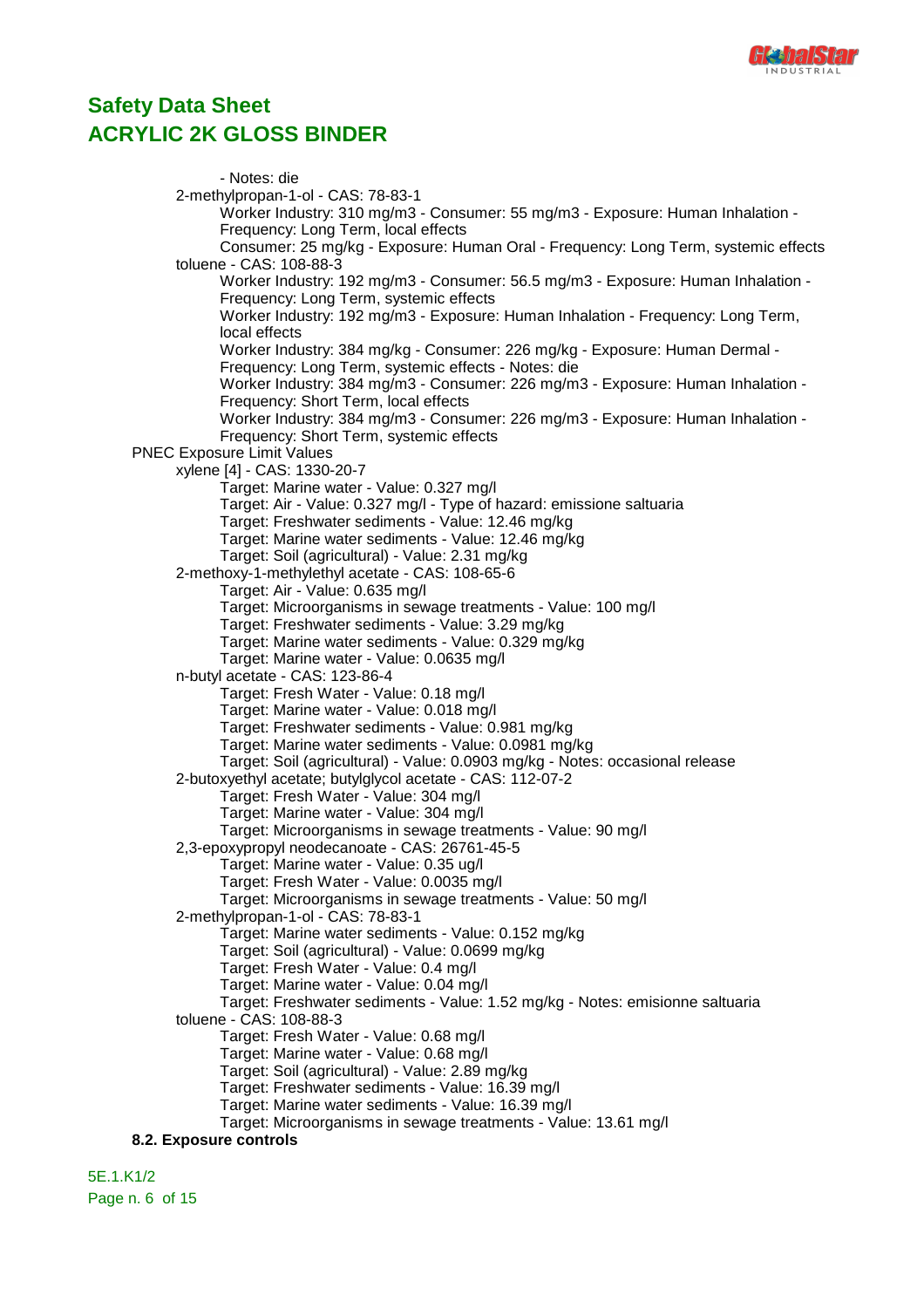

Eye protection: Not needed for normal use. Anyway, operate according good working practices. Protection for skin: No special precaution must be adopted for normal use. Protection for hands: NBR (nitrile rubber). Respiratory protection: Mask with filter "A" , brown colour Thermal Hazards: None Environmental exposure controls: None Appropriate engineering controls: **None** 

## **9. PHYSICAL AND CHEMICAL PROPERTIES**

### **9.1. Information on basic physical and chemical properties**

| <b>Properties</b>                                | Value        | Method: | <b>Notes</b>             |
|--------------------------------------------------|--------------|---------|--------------------------|
| Appearance and colour:                           | liquid straw | $-1$    | $-$                      |
| Odour:                                           | solvent      | $-$     | $-$                      |
| Odour threshold:                                 | solvent      | --      | $\sim$                   |
| pH:                                              | N.A.         | --      | $\sim$                   |
| Melting point / freezing<br>point:               | N.A.         | $-$     | $\sim$                   |
| Initial boiling point and<br>boiling range:      | N.A.         | --      | $\sim$                   |
| Flash point:                                     | 25 ° C       | --      | $\overline{\phantom{a}}$ |
| Evaporation rate:                                | N.A.         | --      | $\overline{\phantom{a}}$ |
| Solid/gas flammability:                          | N.A.         | --      | --                       |
| Upper/lower flammability<br>or explosive limits: | N.A.         | --      | --                       |
| Vapour pressure:                                 | N.A.         | --      | $\overline{\phantom{a}}$ |
| Vapour density:                                  | >1           | --      | $\overline{\phantom{a}}$ |
| Relative density:                                | 1.020 KG/L   | --      | --                       |
| Solubility in water:                             | none         | --      | $\overline{\phantom{a}}$ |
| Solubility in oil:                               | soluble      | --      | --                       |
| Partition coefficient (n-<br>octanol/water):     | N.A.         | --      | --                       |
| Auto-ignition temperature:                       | N.A.         | --      | --                       |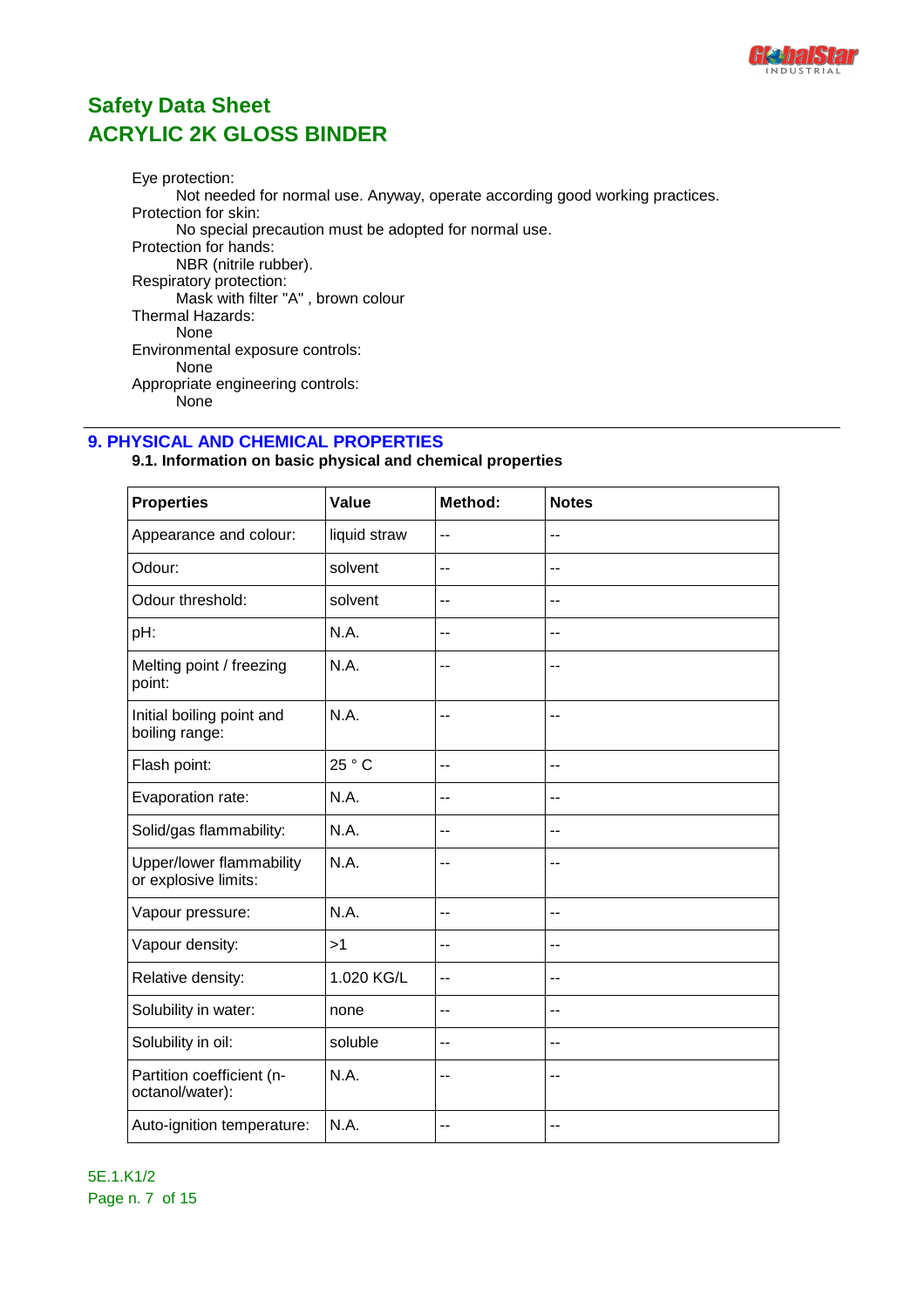

| Decomposition<br>temperature: | N.A.                   | $-$                      | $-$   |
|-------------------------------|------------------------|--------------------------|-------|
| Viscosity:                    | $15"$ Ford $8+/$<br>4" | $\overline{\phantom{a}}$ | $- -$ |
| Explosive properties:         | N.A.                   | $-$                      | $- -$ |
| Oxidizing properties:         | N.A.                   | $-$                      | $-$   |

### **9.2. Other information**

| <b>Properties</b>                              | Value   | Method: | <b>Notes</b> |
|------------------------------------------------|---------|---------|--------------|
| Miscibility:                                   | none    | $-$     | --           |
| Fat Solubility:                                | soluble | --      | --           |
| Conductivity:                                  | N.A.    | $-$     | $- -$        |
| <b>Substance Groups</b><br>relevant properties | N.A.    | $-$     | $- -$        |

## **10. STABILITY AND REACTIVITY**

#### **10.1. Reactivity**

Stable under normal conditions

**10.2. Chemical stability** Stable under normal conditions

#### **10.3. Possibility of hazardous reactions**

It may generate toxic gases on contact with powerful oxidising agents, and powerful reducing agents.

- It may catch fire on contact with powerful oxidising agents.
- **10.4. Conditions to avoid**
	- Stable under normal conditions.
- **10.5. Incompatible materials**
- None in particular. **10.6. Hazardous decomposition products**

#### None.

## **11. TOXICOLOGICAL INFORMATION**

**11.1. Information on toxicological effects** Toxicological information of the product: N.A. Toxicological information of the main substances found in the product: xylene [4] - CAS: 1330-20-7 a) acute toxicity: Test: LC50 - Route: Inhalation - Species: Rat 20 mg/l - Duration: 4h Test: LD50 - Route: Oral - Species: Mouse 5627 mg/kg Test: LD50 - Route: Skin - Species: Rabbit > 5000 mg/kg HYDROCARBONS , C9, AROMATICS a) acute toxicity: Test: LC50 - Route: Inhalation - Species: Rat > 6193 mg/m3 - Duration: 4h Test: LD50 - Route: Oral - Species: Rat = 3592 mg/kg Test: LD50 - Route: Skin - Species: Rabbit > 3160 mg/kg

## 5E.1.K1/2 Page n. 8 of 15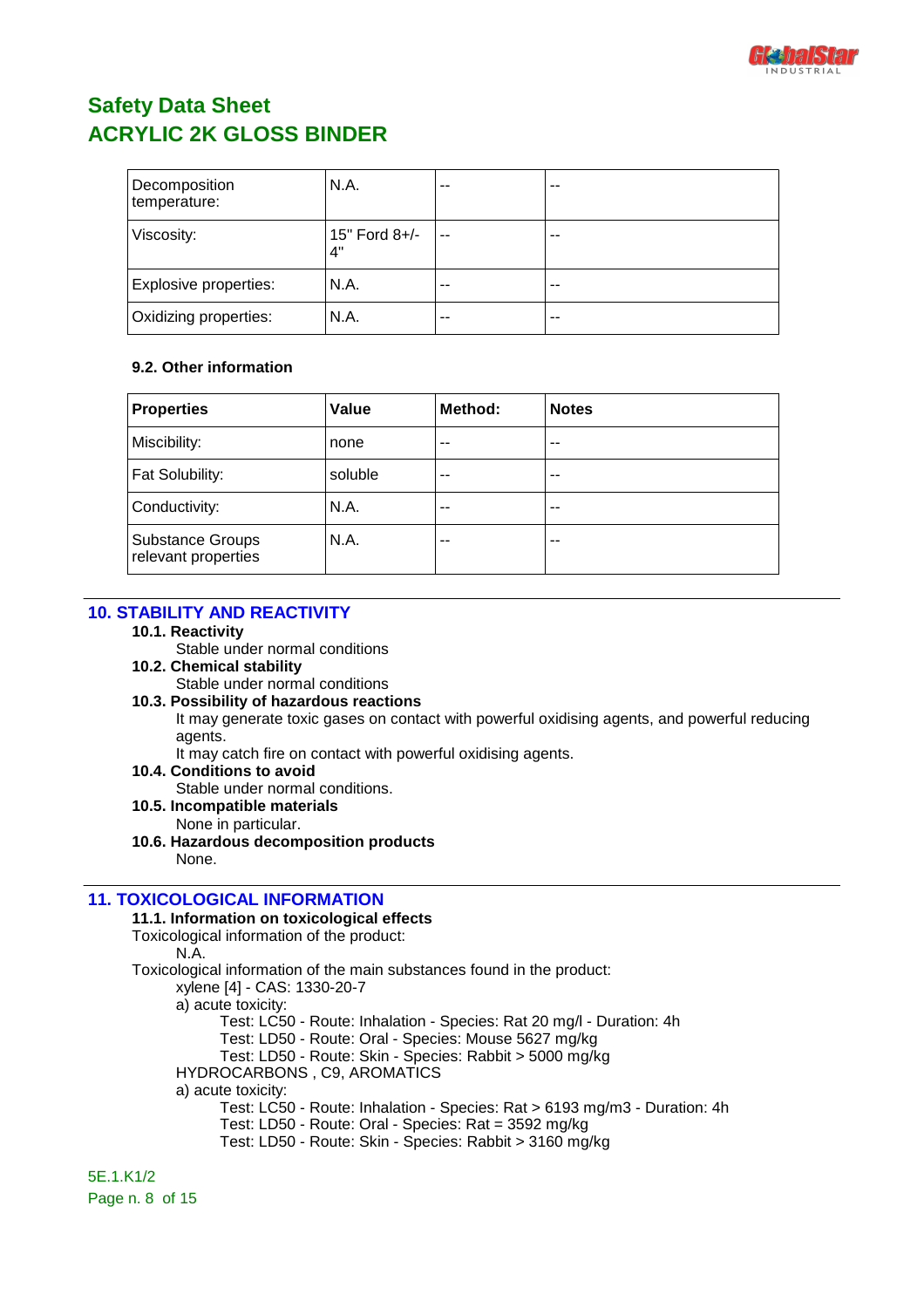

2-methoxy-1-methylethyl acetate - CAS: 108-65-6 a) acute toxicity: Test: LD50 - Route: Oral - Species: Mouse 8532 mg/kg Test: LD50 - Route: Skin - Species: Rabbit 5001 mg/kg Test: LC50 - Route: Inhalation - Species: Mouse > 35.7 mg/l - Duration: 4h - Notes: 6 hours h) STOT-single exposure: Test: Eye Irritant Positive Test: Skin Irritant Positive ethylbenzene - CAS: 100-41-4 a) acute toxicity: Test: LD50 - Route: Oral - Species: Rat 3500 mg/kg Test: LD50 - Route: Skin - Species: Rabbit 5000 mg/kg Test: LC50 - Route: Inhalation - Species: Rat 4000 ppm - Duration: 4h n-butyl acetate - CAS: 123-86-4 a) acute toxicity: Test: LC50 - Route: Inhalation - Species: Rat > 21.2 mg/l - Duration: 4h Test: LD50 - Route: Oral - Species: Rat 10760 mg/kg Test: LD50 - Route: Skin - Species: Rabbit > 14000 mg/kg 2-butoxyethyl acetate; butylglycol acetate - CAS: 112-07-2 a) acute toxicity: Test: LD50 - Route: Oral - Species: Rat 1880 mg/kg - Notes: bw Test: LD50 - Route: Skin - Species: Rabbit 1500 mg/kg - Notes: bw Test: LC50 - Route: Inhalation - Species: Rat > 400 ppm - Duration: 4h 2,3-epoxypropyl neodecanoate - CAS: 26761-45-5 a) acute toxicity: Test: LD50 - Route: Oral - Species: Rat = 9600 mg/kg Test: LD50 - Route: Skin - Species: Rat = 3800 mg/kg Test: LC50 - Route: Inhalation - Species: Rat > 240 mg/m3 - Duration: 4h b) skin corrosion/irritation: Test: Eye Irritant - Species: Rabbit Negative d) respiratory or skin sensitisation: Test: Skin Sensitization Positive e) germ cell mutagenicity: Test: Mutagenesis - Species: Salmonella Typhimurium Positive f) carcinogenicity: Test: Carcinogenicity Negative i) STOT-repeated exposure: Test: SIRO\_TOX GENERAL - Species: Rat Positive 5000 ppm 2-methylpropan-1-ol - CAS: 78-83-1 a) acute toxicity: Test: LC50 - Route: Inhalation - Species: Rat > 18.18 mg/l - Duration: 6H - Notes: 6h Test: LD50 - Route: Oral - Species: Rat > 2460 mg/kg Test: LD50 - Route: Skin - Species: Rabbit > 2460 mg/kg b) skin corrosion/irritation: Test: Skin Irritant Positive c) serious eye damage/irritation: Test: Eye Irritant Positive toluene - CAS: 108-88-3 a) acute toxicity: Test: LD50 - Route: Oral - Species: Rat 4328 mg/kg Test: LD50 - Route: Skin - Species: Rabbit 12124 mg/kg Test: LC50 - Route: Inhalation - Species: Rat 5060 ppm - Duration: 4h b) skin corrosion/irritation: Test: Skin Irritant Positive c) serious eye damage/irritation: Test: Eye Irritant Positive g) reproductive toxicity:

Page n. 9 of 15

5E.1.K1/2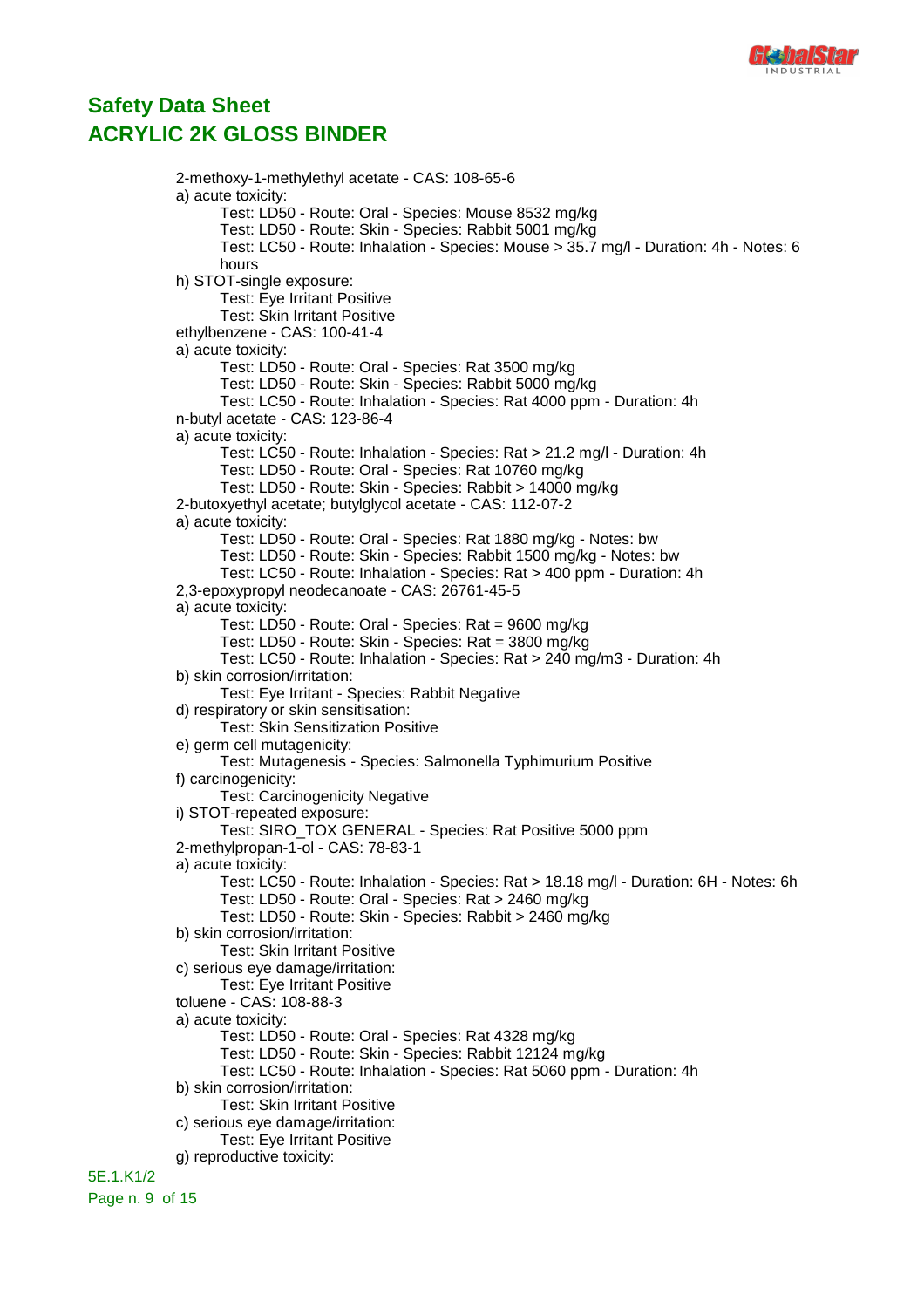

Test: Reproductive Toxicity Positive i) STOT-repeated exposure: Test: Ingestion Toxicity - Route: Oral Positive - Notes: sistema respiratorio, reni, fegato e cuore xylene [4] - CAS: 1330-20-7 LD50 (RAT) ORAL: 5000 MG/KG 2-methoxy-1-methylethyl acetate - CAS: 108-65-6 LD50 (RAT) oral. 8532 mg/Kg

LD50 (RAT) derm. >5000 mg/kg ethylbenzene - CAS: 100-41-4 LD50 (RAT) ORAL: 3500 MG/KG LD50 (RAT) ORAL: 4710 MG/KG BW

n-butyl acetate - CAS: 123-86-4 LD (RAT) oral, 10770 mg/kg 2-butoxyethyl acetate; butylglycol acetate - CAS: 112-07-2 LD50 (RAT) SKIN: 1580 MG/KG

If not differently specified, the information required in Regulation (EU)2015/830 listed below must be considered as N.A.:

a) acute toxicity; b) skin corrosion/irritation; c) serious eye damage/irritation; d) respiratory or skin sensitisation; e) germ cell mutagenicity; f) carcinogenicity; g) reproductive toxicity; h) STOT-single exposure; i) STOT-repeated exposure; i) aspiration hazard.

## **12. ECOLOGICAL INFORMATION**

### **12.1. Toxicity**

Adopt good working practices, so that the product is not released into the environment. Do not use when plants are in flower: the product is toxic for bees. xylene [4] - CAS: 1330-20-7 a) Aquatic acute toxicity: Endpoint: EC50 - Species: Daphnia = 1 mg/l - Duration h: 24

```
Endpoint: EC50 - Species: Algae = 4.36 mg/l - Duration h: 73
      Endpoint: LC50 - Species: Fish = 2.6 mg/l - Duration h: 96
      Endpoint: NOEC - Species: Algae = 0.44 mg/l - Duration h: 73
      Endpoint: NOEC - Species: Daphnia = 1.57 mg/l - Notes: 21g
      Endpoint: NOEC - Species: Fish = 1.4 mg/l - Notes: 56g
HYDROCARBONS , C9, AROMATICS
a) Aquatic acute toxicity:
      Endpoint: LC50 - Species: Fish = 9.22 mg/l - Duration h: 96
2-methoxy-1-methylethyl acetate - CAS: 108-65-6
a) Aquatic acute toxicity:
      Endpoint: LC50 - Species: Fish = 180 mg/l - Duration h: 96
      Endpoint: EC50 - Species: Daphnia = 380 mg/l - Duration h: 48
      Endpoint: EC50 - Species: Algae = 2000 mg/l - Duration h: 72
ethylbenzene - CAS: 100-41-4
a) Aquatic acute toxicity:
      Endpoint: EC50 - Species: Algae = 1.7 mg/l - Duration h: 96
      Endpoint: EC50 - Species: Algae = 2.6 mg/l - Duration h: 72
```
5E.1.K1/2 Page n. 10 of 15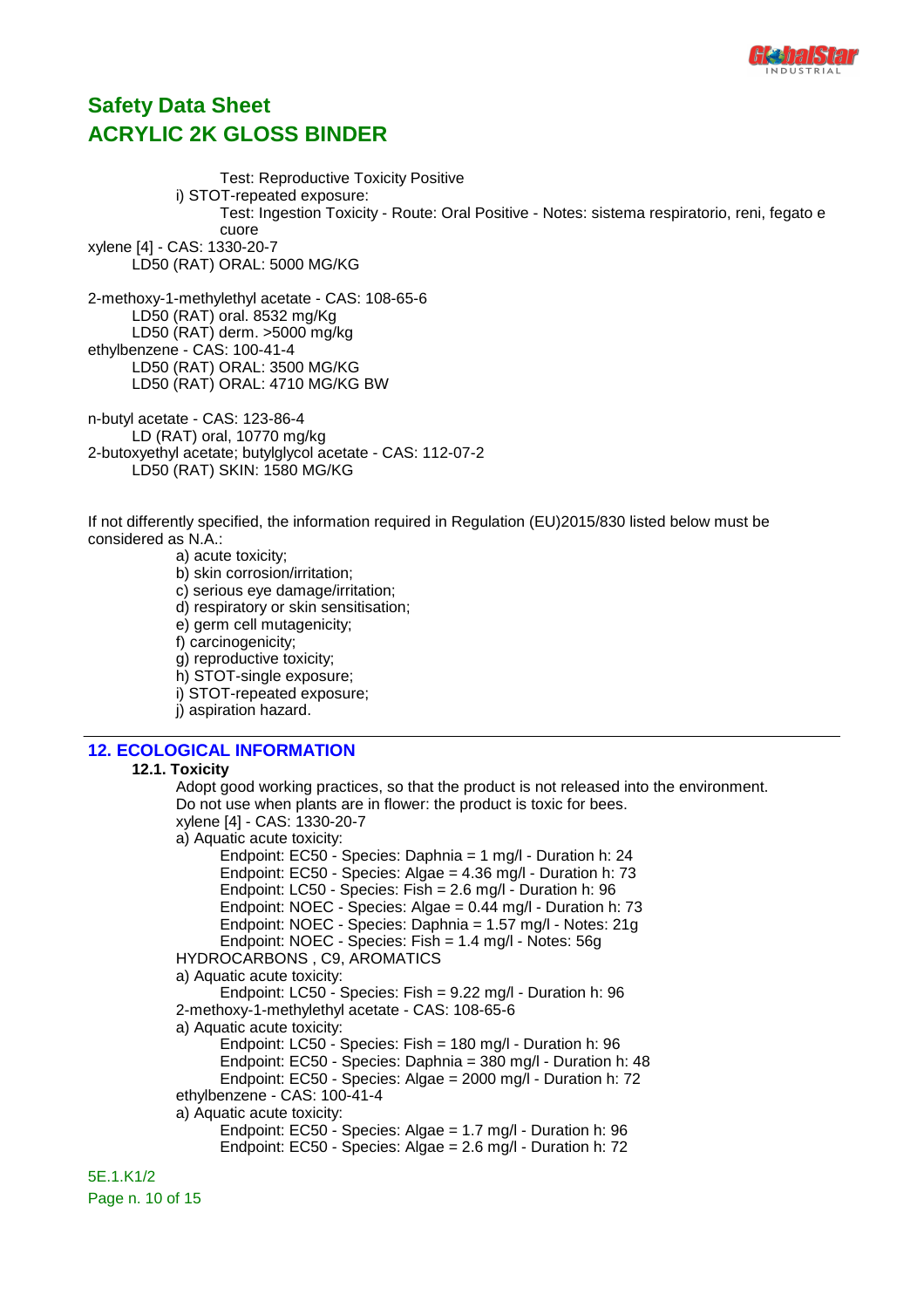

Endpoint: LC50 - Species: Fish = 4.2 mg/l - Duration h: 96 Endpoint: EC50 - Species: Daphnia = 2 mg/l - Duration h: 48 n-butyl acetate - CAS: 123-86-4 a) Aquatic acute toxicity: Endpoint: LC50 - Species: Fish = 62 mg/l - Duration h: 96 Endpoint: EC50 - Species: Daphnia = 205 mg/l - Duration h: 48 2-butoxyethyl acetate; butylglycol acetate - CAS: 112-07-2 a) Aquatic acute toxicity: Endpoint: LC50 - Species: Fish = 28 mg/l - Duration h: 96 Endpoint: EC50 - Species: Daphnia = 1570 mg/l - Duration h: 72 Endpoint: EC50 - Species: Algae = 37 mg/l - Duration h: 48 2,3-epoxypropyl neodecanoate - CAS: 26761-45-5 a) Aquatic acute toxicity: Endpoint: EC50 - Species: Algae = 3.5 mg/l - Duration h: 96 Endpoint: LC50 - Species: Fish = 5 mg/l - Duration h: 96 Endpoint: EC50 - Species: Daphnia = 4.8 mg/l - Duration h: 48 toluene - CAS: 108-88-3 a) Aquatic acute toxicity: Endpoint: EC50 - Species: Algae = 12.5 mg/l - Duration h: 72 - Notes: Pseudokirchneriella subcapitata Endpoint: EC50 - Species: Algae = 433 mg/l - Duration h: 96 - Notes: Pseudokirchneriella subcapitata Endpoint: LC50 - Species: Fish = 12.6 mg/l - Duration h: 96 - Notes: Pimephales promelas Endpoint: LC50 - Species: Fish = 28.2 mg/l - Duration h: 96 - Notes: Poecilia reticulata Endpoint: EC50 - Species: Daphnia = 5.5 mg/l - Duration h: 48 - Notes: Daphnia magna **12.2. Persistence and degradability** None xylene [4] - CAS: 1330-20-7 Biodegradability: Easely biodegradable - Test: N.A. - Duration h: N.A. - %: N.A. - Notes: N.A. HYDROCARBONS , C9, AROMATICS Biodegradability: Easely biodegradable - Test: N.A. - Duration h: N.A. - %: N.A. - Notes: N.A. 2-methoxy-1-methylethyl acetate - CAS: 108-65-6 Biodegradability: Easely biodegradable - Test: N.A. - Duration h: N.A. - %: N.A. - Notes: N.A. n-butyl acetate - CAS: 123-86-4 Biodegradability: Easely biodegradable - Test: N.A. - Duration h: N.A. - %: 83 - Notes: 28 days 2,3-epoxypropyl neodecanoate - CAS: 26761-45-5 Biodegradability: Non-readily biodegradable - Test: N.A. - Duration h: N.A. - %: N.A. - Notes: N.A. 2-methylpropan-1-ol - CAS: 78-83-1 Biodegradability: Easely biodegradable - Test: N.A. - Duration h: N.A. - %: N.A. - Notes: N.A. **12.3. Bioaccumulative potential** 2-methoxy-1-methylethyl acetate - CAS: 108-65-6 Bioaccumulation: Not bioaccumulative - Test: N.A. N.A. - Duration h: N.A. - Notes: N.A. 2,3-epoxypropyl neodecanoate - CAS: 26761-45-5 Bioaccumulation: Not bioaccumulative - Test: N.A. N.A. - Duration h: N.A. - Notes: N.A. **12.4. Mobility in soil** 2-methoxy-1-methylethyl acetate - CAS: 108-65-6 Mobility in soil: Mobile - Test: N.A. N.A. - Duration h: N.A. - Notes: fast evaporating **12.5. Results of PBT and vPvB assessment** vPvB Substances: None - PBT Substances: None **12.6. Other adverse effects** 5E.1.K1/2

Page n. 11 of 15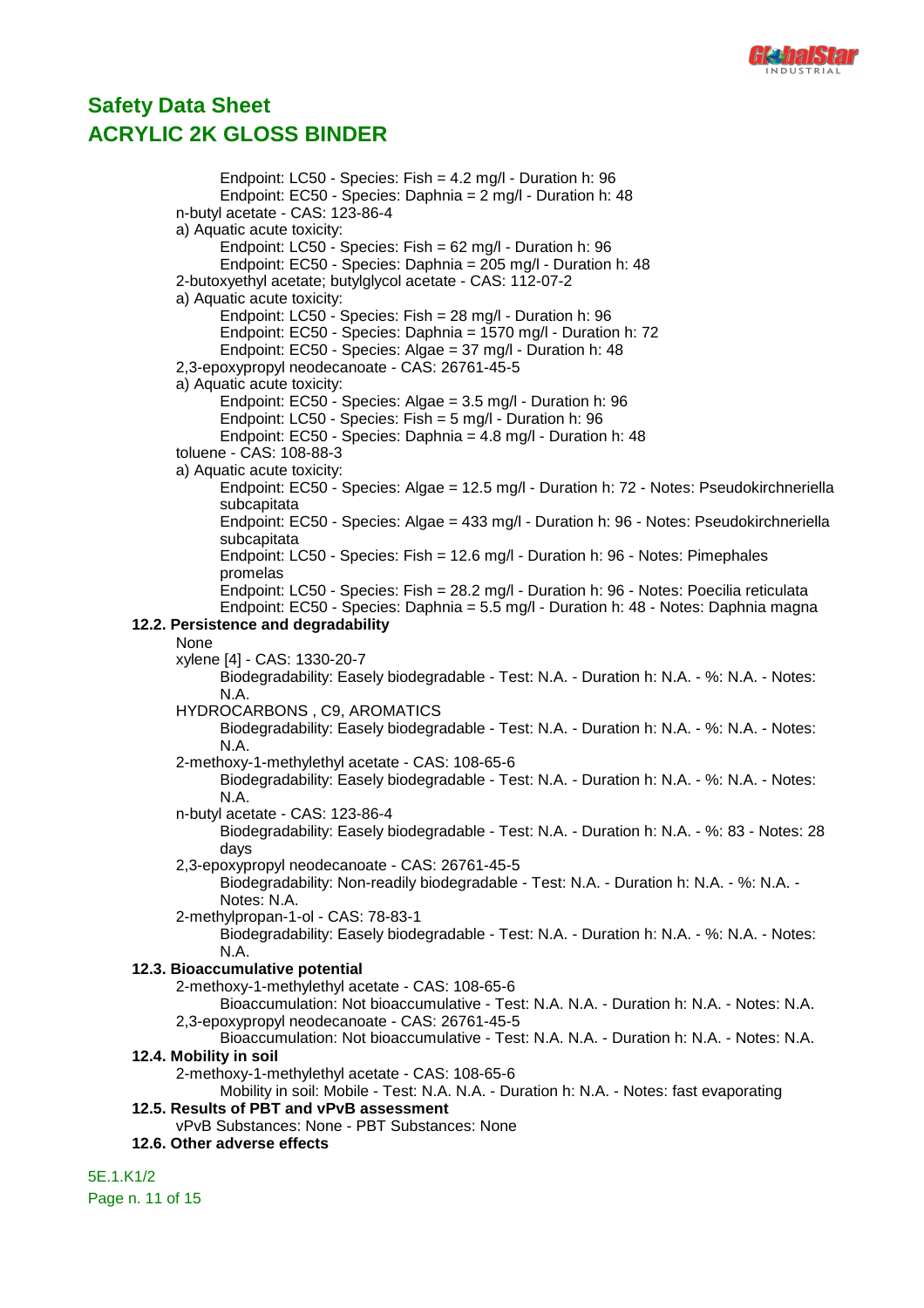

#### None

### **13. DISPOSAL CONSIDERATIONS**

**13.1. Waste treatment methods**

Recover if possible. In so doing, comply with the local and national regulations currently in force.

### **14. TRANSPORT INFORMATION**



| 14.1. UN number                                           |                                                                          |
|-----------------------------------------------------------|--------------------------------------------------------------------------|
| <b>ADR-UN Number:</b>                                     | 1263                                                                     |
| IATA-UN Number:                                           | 1263                                                                     |
| IMDG-UN Number:                                           | 1263                                                                     |
| 14.2. UN proper shipping name                             |                                                                          |
| ADR-Shipping Name:                                        | <b>PAINT</b>                                                             |
| IATA-Shipping Name:                                       | <b>PAINT</b>                                                             |
| <b>IMDG-Shipping Name:</b>                                | <b>PAINT</b>                                                             |
| 14.3. Transport hazard class(es)                          |                                                                          |
| ADR-Class:                                                | 3                                                                        |
| ADR - Hazard identification number:                       | 30                                                                       |
| IATA-Class:                                               | 3                                                                        |
| IATA-Label:                                               | 3                                                                        |
| IMDG-Class:                                               | 3                                                                        |
| 14.4. Packing group                                       |                                                                          |
| <b>ADR-Packing Group:</b>                                 | Ш                                                                        |
| IATA-Packing group:                                       | Ш                                                                        |
| IMDG-Packing group:                                       | Ш                                                                        |
| <b>14.5. Environmental hazards</b>                        |                                                                          |
| <b>ADR-Enviromental Pollutant:</b>                        | No                                                                       |
| IMDG-Marine pollutant:                                    | No                                                                       |
| 14.6. Special precautions for user                        |                                                                          |
| <b>ADR-Subsidiary risks:</b>                              |                                                                          |
| $ADR-S.P.$ :                                              | 163 367 640E 650                                                         |
| ADR-Transport category (Tunnel restriction code): 3 (D/E) |                                                                          |
| IATA-Passenger Aircraft:                                  | 355                                                                      |
| IATA-Subsidiary risks:                                    |                                                                          |
| IATA-Cargo Aircraft:                                      | 366                                                                      |
| IATA-S.P.:                                                | A3 A72 A192                                                              |
| IATA-ERG:                                                 | 3L                                                                       |
| IMDG-EmS:                                                 | F-E<br>$S-E$                                                             |
| <b>IMDG-Subsidiary risks:</b>                             |                                                                          |
| IMDG-Stowage and handling:                                | Category A                                                               |
| IMDG-Segregation:                                         |                                                                          |
|                                                           | 14.7. Transport in bulk according to Annex II of Marpol and the IBC Code |
| N.A.                                                      |                                                                          |

### **15. REGULATORY INFORMATION**

### **15.1. Safety, health and environmental regulations/legislation specific for the substance or mixture**

Dir. 67/548/EEC (Classification, packaging and labelling of dangerous substances). Dir. 99/45/EEC (Classification, packaging and labelling of dangerous preparations). Dir. 98/24/EC (Risks related to chemical agents at work). Dir. 2000/39/EC (Occupational exposure limit values); Dir. 2006/8/CE.

5E.1.K1/2 Page n. 12 of 15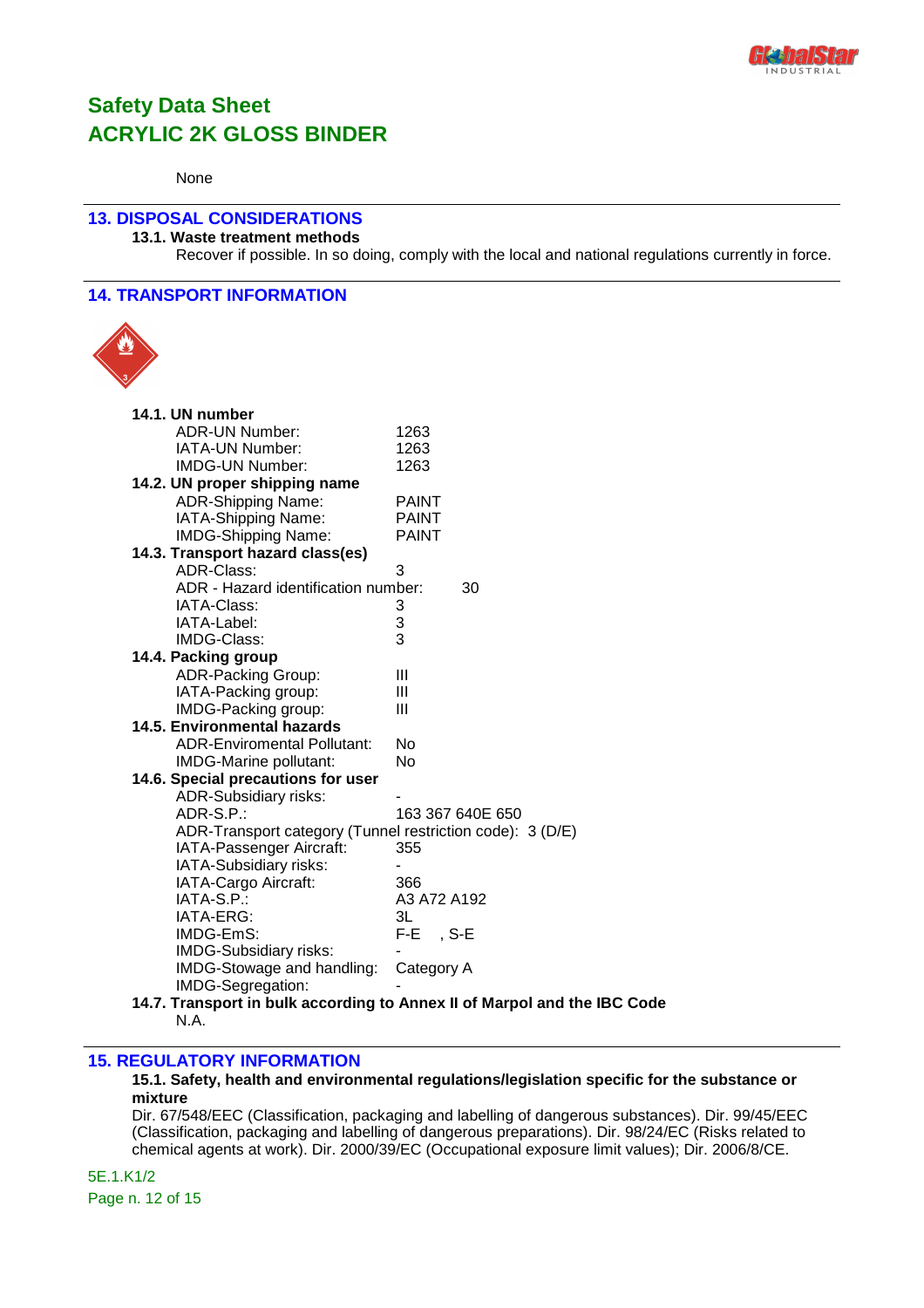

Regulation (CE) n. 1907/2006 (REACH), Regulation (CE) n.1272/2008 (CLP), Regulation (CE) n.790/2009. Volatile Organic compounds - VOCs = 478.27 g/l Volatile CMR substances = 0.01 % Halogenated VOCs which are assigned the risk phrase R40 = 0.00 % Organic Carbon - C = 0.37

Where applicable, refer to the following regulatory provisions : Directive 2012/18/EU (Seveso III) Regulation (EC) nr 648/2004 (detergents). Dir. 2004/42/EC (VOC directive)

Provisions related to directive EU 2012/18 (Seveso III): Seveso III category according to Annex 1, part 1 Product belongs to category: P5c

#### **15.2. Chemical safety assessment**

No Chemical Safety Assessment has been carried out for the mixture.

### **16. OTHER INFORMATION**

Full text of phrases referred to in Section 3:

H226 Flammable liquid and vapour.

H332 Harmful if inhaled.

H312 Harmful in contact with skin.

H319 Causes serious eye irritation.

H335 May cause respiratory irritation.

H315 Causes skin irritation.

H373 May cause damage to organs through prolonged or repeated exposure if inhaled.

H304 May be fatal if swallowed and enters airways.

H411 Toxic to aquatic life with long lasting effects.

H336 May cause drowsiness or dizziness.

EUH066 Repeated exposure may cause skin dryness or cracking.

H225 Highly flammable liquid and vapour.

H373 May cause damage to organs through prolonged or repeated exposure.

H302 Harmful if swallowed.

H317 May cause an allergic skin reaction.

H341 Suspected of causing genetic defects.

H318 Causes serious eye damage.

H361d Suspected of damaging the unborn child.

| Hazard class and<br>hazard category | Code           | <b>Description</b>                      |
|-------------------------------------|----------------|-----------------------------------------|
| Flam. Liq. 2                        | 2.6/2          | Flammable liquid, Category 2            |
| Flam. Liq. 3                        | 2.6/3          | Flammable liquid, Category 3            |
| Acute Tox, 4                        | 3.1/4/Dermal   | Acute toxicity (dermal), Category 4     |
| Acute Tox, 4                        | $3.1/4$ /Inhal | Acute toxicity (inhalation), Category 4 |
| Acute Tox, 4                        | $3.1/4$ /Oral  | Acute toxicity (oral), Category 4       |
| Asp. Tox. 1                         | 3.10/1         | Aspiration hazard, Category 1           |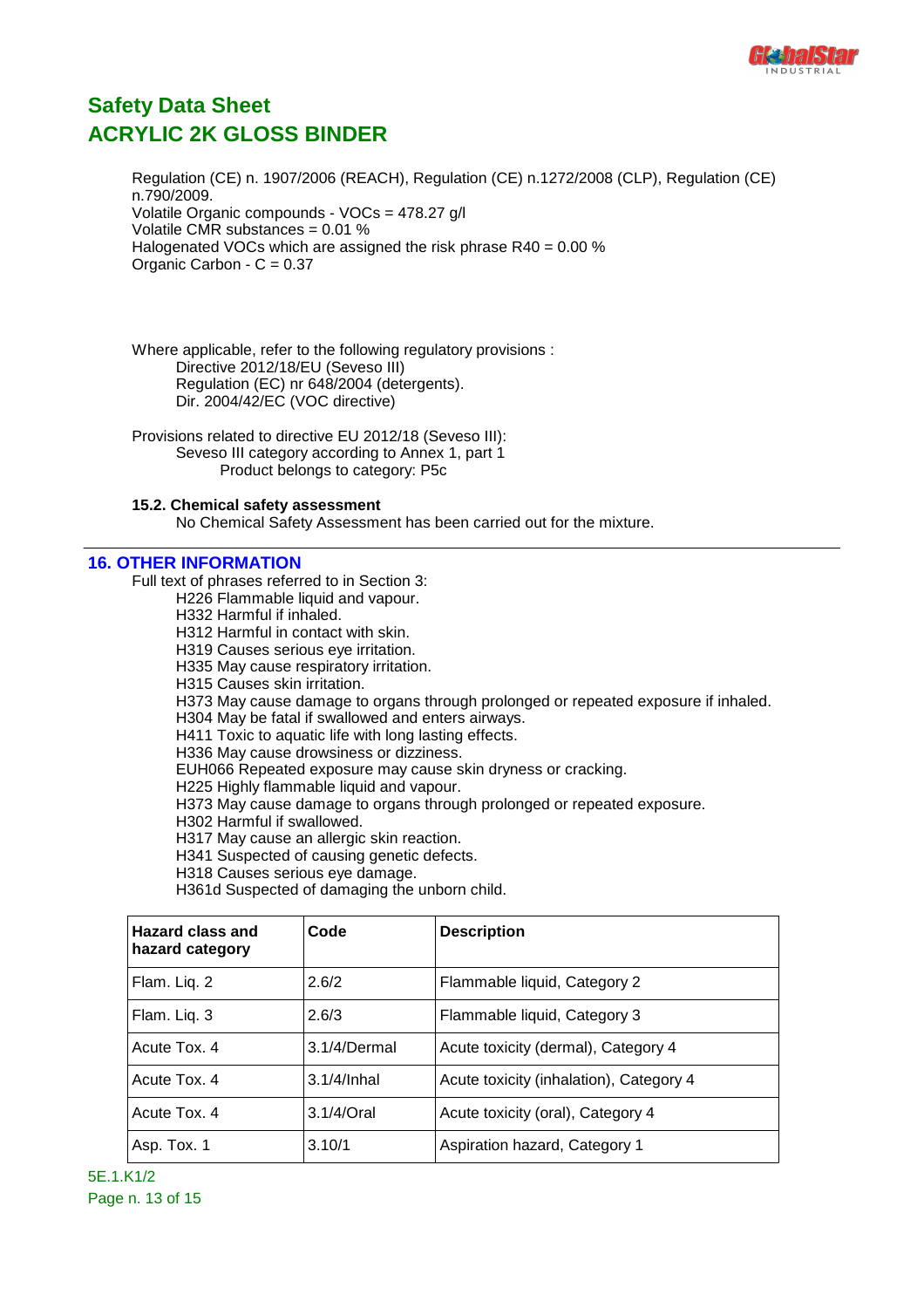

| Skin Irrit. 2            | 3.2/2               | Skin irritation, Category 2                                       |
|--------------------------|---------------------|-------------------------------------------------------------------|
| Eye Dam. 1               | 3.3/1               | Serious eye damage, Category 1                                    |
| Eye Irrit. 2             | 3.3/2               | Eye irritation, Category 2                                        |
| Skin Sens. 1,1A,1B       | $3.4.2/1 - 1A - 1B$ | Skin Sensitisation, Category 1,1A,1B                              |
| Muta, 2                  | 3.5/2               | Germ cell mutagenicity, Category 2                                |
| Repr. 2                  | 3.7/2               | Reproductive toxicity, Category 2                                 |
| STOT SE3                 | 3.8/3               | Specific target organ toxicity - single exposure,<br>Category 3   |
| STOT RE 2                | 3.9/2               | Specific target organ toxicity - repeated<br>exposure, Category 2 |
| <b>Aquatic Chronic 2</b> | 4.1/C <sub>2</sub>  | Chronic (long term) aquatic hazard, category 2                    |
| Aquatic Chronic 3        | 4.1/C3              | Chronic (long term) aquatic hazard, category 3                    |

Paragraphs modified from the previous revision:

1. IDENTIFICATION OF THE SUBSTANCE/PREPARATION AND OF THE COMPANY/UNDERTAKING SECTION 2: Hazards identification SECTION 3: Composition/information on ingredients 8. EXPOSURE CONTROLS/PERSONAL PROTECTION 9. PHYSICAL AND CHEMICAL PROPERTIES 11. TOXICOLOGICAL INFORMATION 12. ECOLOGICAL INFORMATION 14. TRANSPORT INFORMATION 15. REGULATORY INFORMATION SECTION 16: Other information

Classification and procedure used to derive the classification for mixtures according to Regulation (EC) 1272/2008 [CLP]:

| <b>Classification according to Regulation (EC) Nr.</b><br>1272/2008 | <b>Classification procedure</b> |
|---------------------------------------------------------------------|---------------------------------|
| Flam. Liq. 3, H226                                                  | On basis of test data           |
| Skin Irrit. 2, H315                                                 | Calculation method              |
| Eye Irrit. 2, H319                                                  | Calculation method              |
| STOT SE 3, H335                                                     | Calculation method              |
| <b>STOT RE 2, H373</b>                                              | Calculation method              |
| Aquatic Chronic 3, H412                                             | Calculation method              |

This document was prepared by a competent person who has received appropriate training. Main bibliographic sources:

5E.1.K1/2 Page n. 14 of 15